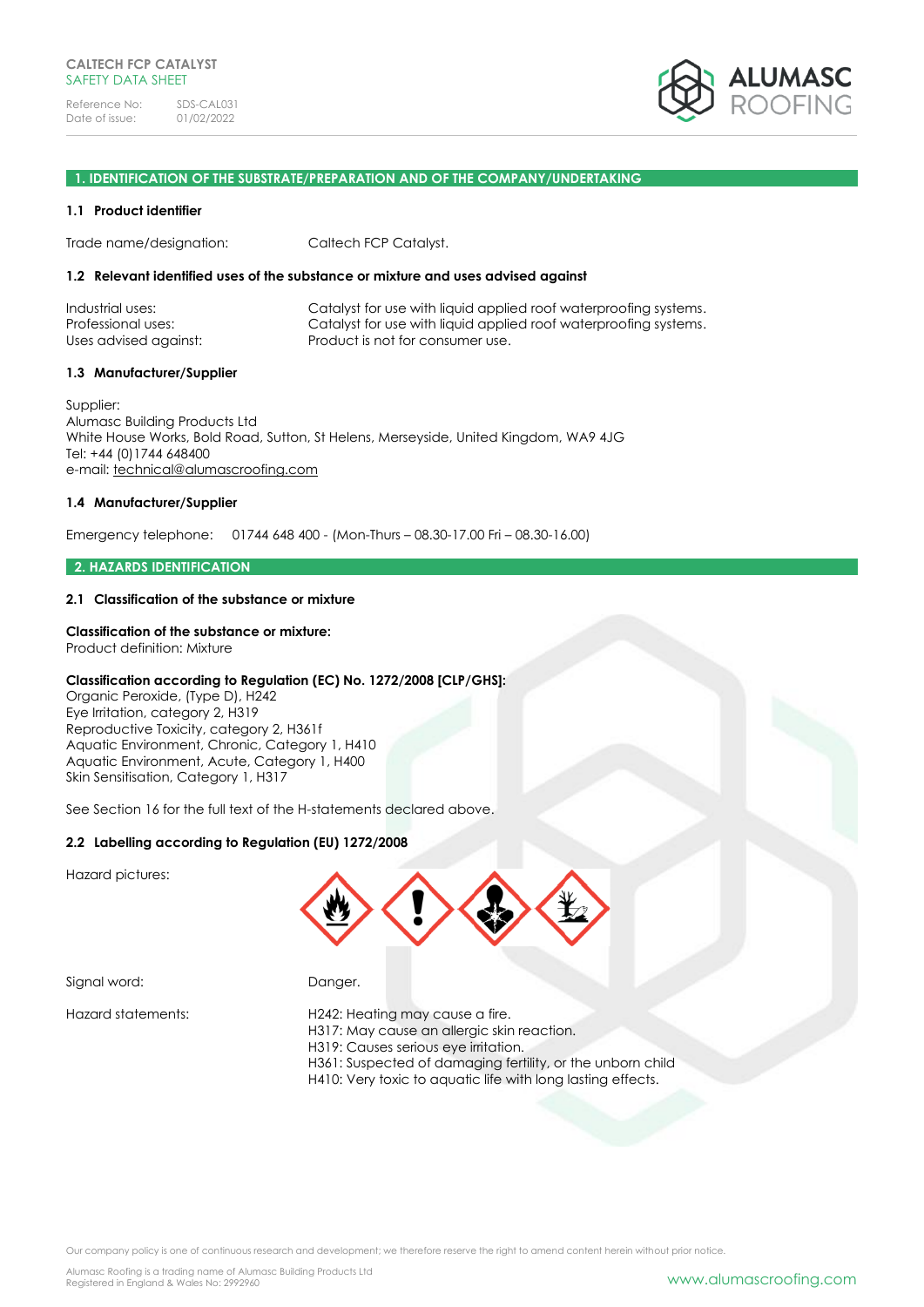



| Prevention:               | P210: Keep away from heat, sparks, open flames and hot surfaces. - No smoking.<br>P220: Keep away from dirt, rust, chemicals.<br>P234: Keep in original container.<br>P273: Avoid release to the environment.<br>P280: Wear protective gloves/eye protection/face protection.<br>P281: Use personal protective equipment as required. |
|---------------------------|---------------------------------------------------------------------------------------------------------------------------------------------------------------------------------------------------------------------------------------------------------------------------------------------------------------------------------------|
| Response:                 | IF ON SKIN: wash with plenty of soap and water<br>IF IN EYES: Rinse cautiously with water for several minutes. Remove contact lenses, if<br>present and easy to do. Continue rinsing.<br>If exposed or concerned: get medical advice/attention.<br>Wash hands and contaminated skin thoroughly after handling.                        |
| Supplementary statements: | Not applicable.                                                                                                                                                                                                                                                                                                                       |
| Storage:                  | Store in a well-ventilated place. Protect from sunlight.                                                                                                                                                                                                                                                                              |
| Disposal:                 | P501: Dispose of contents and container in accordance with all local, regional, national<br>and international regulations.                                                                                                                                                                                                            |

#### **Hazardous Components which must be listed on the label:**  Dibenzoyl Peroxide.

Dicyclohexyl Phthalate.

### **3. COMPOSITION AND INFORMATION ABOUT THE COMPONENTS**

| <b>Ingredient Name</b>        | Concentration % | <b>Regulation (EC) No. 1272/2008 [CLP]</b> |
|-------------------------------|-----------------|--------------------------------------------|
| REACH#: 01-2119511472-50      | 49-51%          | Org Perox. B, H241                         |
| EC: 202-327-6                 |                 | Eye Irrit, 2, H319                         |
| CAS: 94-36-0                  |                 | Skin Sens. 1, H317                         |
| Index: 617-008-00-0           |                 | Aquatic Acute 1, H400                      |
|                               |                 | Aquatic Chronic 1, H410                    |
| Dicyclohexyl Phthalate        | 40-50%          | Repro. 2, H316f                            |
| REACH#: 01-2119978223-34-0001 |                 | Skin Sens. 1, H317                         |
| EC: 201-545-9                 |                 | Aquatic Acute 3, H412                      |
| CAS: 84-61-7                  |                 | Aquatic Chronic 3, H412                    |

Refer to Section 16 for additional wording.

There are no additional ingredients present which, within the current knowledge of the supplier and in the concentrations applicable, are classified as hazardous to health or the environment, are PBTs or vPvBs or have been assigned a workplace exposure limit and hence require reporting in this section.

### **4. FIRST AID MEASURES**

## **4.1 Description of first aid measures**

| General:      | In all cases of doubt, or when symptoms persist, seek medical attention. Never give<br>anything by mouth to an unconscious person. If unconscious, place in recovery position<br>and seek medical advice.                                                                                                      |
|---------------|----------------------------------------------------------------------------------------------------------------------------------------------------------------------------------------------------------------------------------------------------------------------------------------------------------------|
| Eye contact:  | Immediately flush eyes with plenty of water. If easy to do, contact lenses should be<br>removed during the flushing, by trained personnel. Hold the eyelids apart during the<br>flushing to ensure rinsing the entire surface of the eye and lids with water. Get medical<br>attention if irritation persists. |
| Inhalation:   | Remove to fresh air. If not breathing, give artificial respiration. Oxygen may additionally<br>be given, by trained personnel, if it is available. Get medical attention if symptoms<br>occur.                                                                                                                 |
| Skin contact: | Immediately wash skin with soap and plenty of water. Remove contaminated clothing<br>and shoes. Get medical attention if symptoms occur. Wash clothing before reuse.<br>Thoroughly clean or destroy contaminated shoes.                                                                                        |

Our company policy is one of continuous research and development; we therefore reserve the right to amend content herein without prior notice.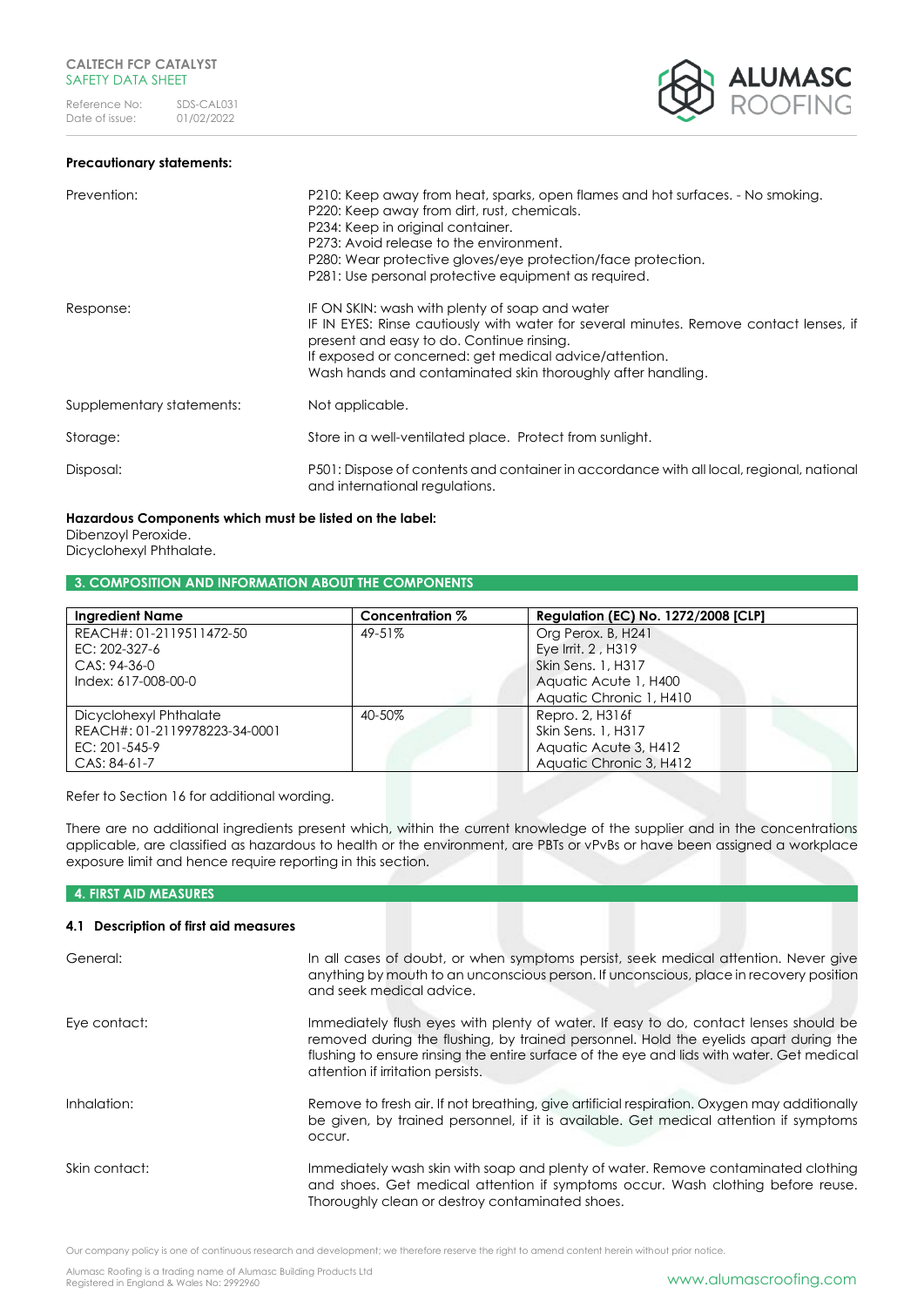

# Ingestion: Call a physician or a poison control center immediately. Induce vomiting only if directed by medical personnel. The patient should lie on their left side while vomiting to reduce the risk of aspiration. Never give anything by mouth to an unconscious or convulsing person. Protection of First Aiders: No action shall be taken involving any personal risk or without suitable training. It may be dangerous to the person providing aid to give mouth-to-mouth resuscitation.

## **4.2 Most important symptoms and effects, both acute and delayed**

Irritating to eyes. May cause sensitization by skin contact. Possible risk of impaired fertility.

### **4.3 Indication of any immediate medical attention and special treatment needed**

#### **Notes to physician:**

Persons with pre-existing skin, respiratory, and/or central nervous system disease may be at increased risk if exposed to this material.

Condition of the patient should be carefully monitored. Aspiration of this product during induced emesis can result in lung injury. If evacuation of stomach contents is considered necessary, use method least likely to cause aspiration, such as gastric lavage after endotracheal intubation. Contact a Poison Control Center for additional treatment information. Treat patient symptomatically.

### **Specific treatments:**

No specific treatment.

### **5. FIRE-FIGHTING MEASSURES**

#### **5.1 Extinguishing media**

#### **Suitable extinguishing agents:**

Recommended: alcohol-resistant foam, CO2, powders, water spray.

### **For safety reasons unsuitable extinguishing agents:**

Halones.

### **5.2 Special hazards arising from the substance or mixture**

Fire will produce dense black smoke. Exposure to decomposition products may cause a health hazard. Decomposition products may include the following materials: carbon monoxide, carbon dioxide, smoke, benzoic acid, benzene.

### **5.3 Advice for fire-fighters**

#### **Protective equipment:**

Firefighters must wear fire resistant protective equipment. Wear approved respirator and protective gloves.

#### **Other Information:**

Evacuate all non-essential personnel. Extinguish a small fire with powder or carbon dioxide then apply water to prevent reignition. Cool closed containers with water. Water used to extinguish a fire should not be allowed to enter the drainage system or water courses. After a fire, ventilate thoroughly the area and soak with water, clean the walls and metallic surfaces.

### **Fire and explosion hazard:**

CAUTION: reignition may occur. Decomposition under effect of heating (See also Section Hazardous decomposition products). If involved in a fire, it will support combustion. Dust explosion hazard. In case of fire and/or explosion do not breathe fumes

#### **6. ACCIDENTIAL RELEASE MEASURES**

#### **6.1 Personal precautions, protective equipment and emergency procedures**

Exclude sources of ignition and ventilate the area. Avoid breathing vapour or mist. Refer to protective measures listed in Sections 7 and 8. If specialised clothing is required to deal with the spillage, take note of any information in Section 8 on suitable and unsuitable materials.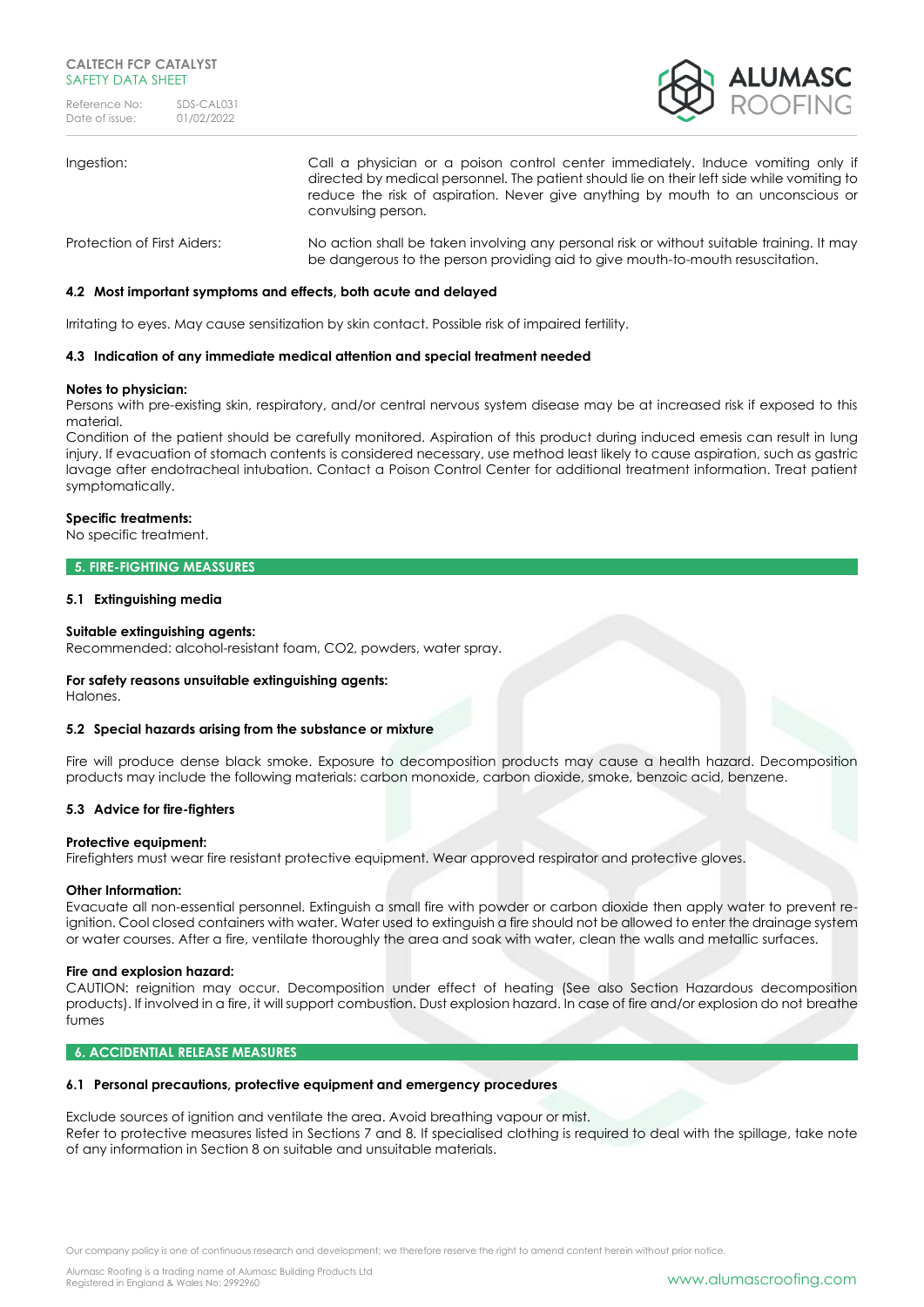

## **6.2 Environmental precautions**

Do not allow to enter drains or watercourses. If the product contaminates lakes, rivers, or sewers, inform the appropriate authorities in accordance with local regulations.

### **6.3 Methods and material for containment and cleaning up**

Stop leakage if possible. Eliminate all sources of ignition, and do not generate flames or sparks. First moisten with water. Sweep up and put it into a container for disposal. Avoid dust generation. Keep contents moist. The waste should NOT be confined. Flush surroundings with large amounts of water and soap.

### **6.4 Reference to other sections**

See Section 1 for emergency contact information. See Section 8 for information on appropriate personal protective equipment. See Section 13 for additional waste treatment information.

## **Other information:**

CAUTION: Re-ignition may occur. Evacuate personnel to safe area.

## **7. HANDLING AND STORAGE**

## **7.1 Precautions for safe handling**

## **Protective measures & advice on general occupational hygiene:**

Never weigh out in the storage room. When using do not eat, drink or smoke. Do not breathe dust. Handle in well ventilated areas. Eliminate all sources of ignition, and do not generate flames or sparks. Keep away from reducing agents (e.g. amines), acids, alkalies and heavy metal compounds (e.g. accelerators, driers, metal soaps). Keep product and emptied container away from heat and sources of ignition. Confinement must be avoided. Do not allow to dry out. Avoid contact with skin and eyes. Avoid Incompatible materials (See Section 10).

Always keep in containers made from the same material as the original one.

### **Information on fire and explosion protection:**

Avoid dust generation. Dust explosion possible in the presence of air. Use non-sparking tools in areas where explosive dust air mixtures may occur. Do not cut or weld on or near this container even when empty.

### **7.2 Conditions for safe storage, including any incompatibilities**

Store in accordance with local/national regulations. Keep away from food, drink and animal feeding stuffs. Store in a dry well ventilated place away from sources of heat and direct sunlight. Store separately from other chemicals. Keep only in the original container.

For maximum quality store below 25°C.

### **7.3 Specific end uses(s)**

No data available.

### **Other information:**

It is recommended to use electrical equipment of temperature group T3. However, autoignition can never be excluded. Wash hands thoroughly after handling or contact. Keep working clothing separately and do not take them home.

## **8. EXPOSURE CONTROLS/PERSONAL PROTECTION**

### **8.1 Control parameters**

| <b>Product/Ingredient Name</b> | <b>Exposure Limit Values</b>                        |
|--------------------------------|-----------------------------------------------------|
| Dibenzoyl Peroxide             | EH40/2005 WELs (United Kingdom (UK), 12/2011)       |
|                                | STEL: 15 mg/m <sup>3</sup> 15 minutes. (calculated) |
|                                | TWA: $5 \,\mathrm{mg/m^3}$ 8 hours.                 |
| Dicyclohexyl Phthalate         | EH40/2005 WELs (United Kingdom (UK), 12/2011)       |
|                                | STEL: 15 mg/m <sup>3</sup> 15 minutes. (calculated) |
|                                | TWA: 5 mg/m <sup>3</sup> 8 hours.                   |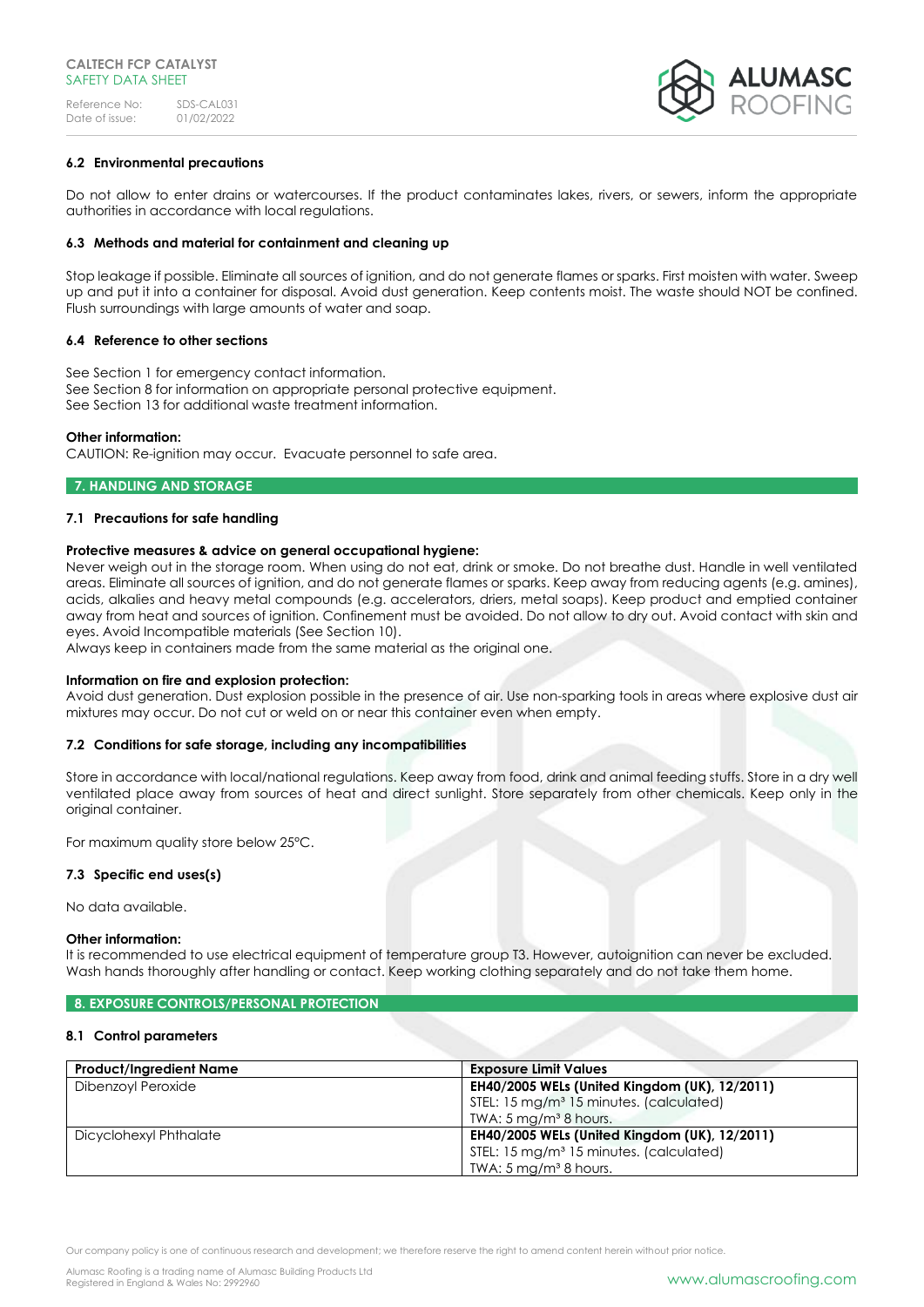

## **Recommended monitoring procedures:**

If this product contains ingredients with exposure limits, personal, workplace atmosphere or biological monitoring may be required to determine the effectiveness of the ventilation or other control measures and/or the necessity to use respiratory protective equipment.

Reference should be made to monitoring standards, such as the following: European Standard EN 689 (Workplace atmospheres - Guidance for the assessment of exposure by inhalation to chemical agents for comparison with limit values and measurement strategy) European Standard EN 14042 (Workplace atmospheres -Guide for the application anduse of procedures for the assessment of exposure to chemical and biological agents) European Standard EN 482 (Workplace atmospheres - General requirements for the performance of procedures for the measurement of chemical agents) Reference to national guidance documents for methods for the determination of hazardous substances will also be required.

### **DNELs/DMELs:**

| Product/<br><b>Ingredient Name</b> | <b>Type</b> | <b>Exposure</b>      | Value                            | Population | <b>Effects</b> |
|------------------------------------|-------------|----------------------|----------------------------------|------------|----------------|
| Dibenzoyl Peroxide                 | <b>DNEL</b> | Long Term Inhalation | 11.75 mg/m <sup>3</sup>          | Workers    | Systemic       |
|                                    | <b>DNEL</b> | Long Term Dermal     | $6.6$ mg/kg<br>bw/day            | Workers    | Systemic       |
|                                    | <b>DNEL</b> | Long Term Inhalation | $2.9 \,\mathrm{mg/m^3}$          | Consumers  | Systemic       |
|                                    | <b>DNEL</b> | Long Term Dermal     | $3.3 \,\mathrm{mg/kg}$<br>bw/day | Consumers  | Systemic       |
|                                    | <b>DNEL</b> | Long Term Oral       | $1.65$ mg/kg<br>bw/day           | Consumers  | Systemic       |
| Dicyclohexyl<br>Phthalate          | <b>DNEL</b> | Dermal Acute         | $0.5$ mg/kg<br>bw/day            | Workers    | Systemic       |
|                                    | <b>DNEL</b> | Inhalation Acute     | 35.2 mg/m <sup>3</sup>           | Workers    | Systemic       |
|                                    | <b>DNEL</b> | Long Term Inhalation | $35.2 \,\mathrm{mg/m^3}$         | Workers    | Systemic       |
|                                    | <b>DNEL</b> | Long Term Dermal     | $0.5$ mg/kg<br>bw/day            | Workers    | Systemic       |
|                                    | <b>DNEL</b> | Inhalation Acute     | $0.87 \,\mathrm{mg/m^3}$         | Consumers  | Systemic/Local |
|                                    | <b>DNEL</b> | Long Term Inhalation | $0.87$ mg/m <sup>3</sup>         | Consumers  | Systemic       |
|                                    | <b>DNEL</b> | Long Term Dermal     | $0.25$ mg/kg<br>bw/day           | Consumers  | Systemic       |
|                                    | <b>DNEL</b> | Long Term Oral       | $0.25$ mg/kg<br>bw/day           | Consumers  | Systemic       |

## **PNECs:**

| <b>Product/Ingredient Name</b> | <b>Compartment Detail</b> | Value             | <b>Method Detail</b> |
|--------------------------------|---------------------------|-------------------|----------------------|
| Dibenzoyl Peroxide             | Fresh Water               | $0.000602$ mg/l   |                      |
|                                | Marine Water              | 0.000602 mg/l     |                      |
|                                | Intermittent Release      | $0.000602$ mg/l   |                      |
|                                | Sewage Treatment Plant    | $0.35$ mg/l       |                      |
|                                | Fresh Water Sediment      | $0.338$ mg/kg     |                      |
|                                | Soil                      | $0.0758$ mg/kg    |                      |
|                                | Oral                      | 6.67 mg/kg (food) |                      |
| Dicyclohexyl Phthalate         | Fresh Water               | 0.00363 mg/l      |                      |
|                                | Marine Water              | $0.00362$ mg/l    |                      |
|                                | Intermittent Release      | $0.00362$ mg/l    |                      |
|                                | Sewage Treatment Plant    | $10$ mg/l         |                      |
|                                | Fresh Water Sediment      | $1.06$ mg/kg      |                      |
|                                | Marine Sediment           | $0.106$ mg/kg     |                      |
|                                | Soil                      | 0.21 mg/kg        |                      |
|                                | Oral                      | 133 mg/kg (food)  |                      |

### **8.2 Exposure controls**

Appropriate engineering controls: Provide adequate ventilation. Where reasonably practicable, this should be achieved by the use of local exhaust ventilation and good general extraction. If these are not sufficient to maintain concentrations of particulates and solvent vapours below the OEL, suitable respiratory protection must be worn. (Respirator filer P1) Explosion proof ventilation is recommended.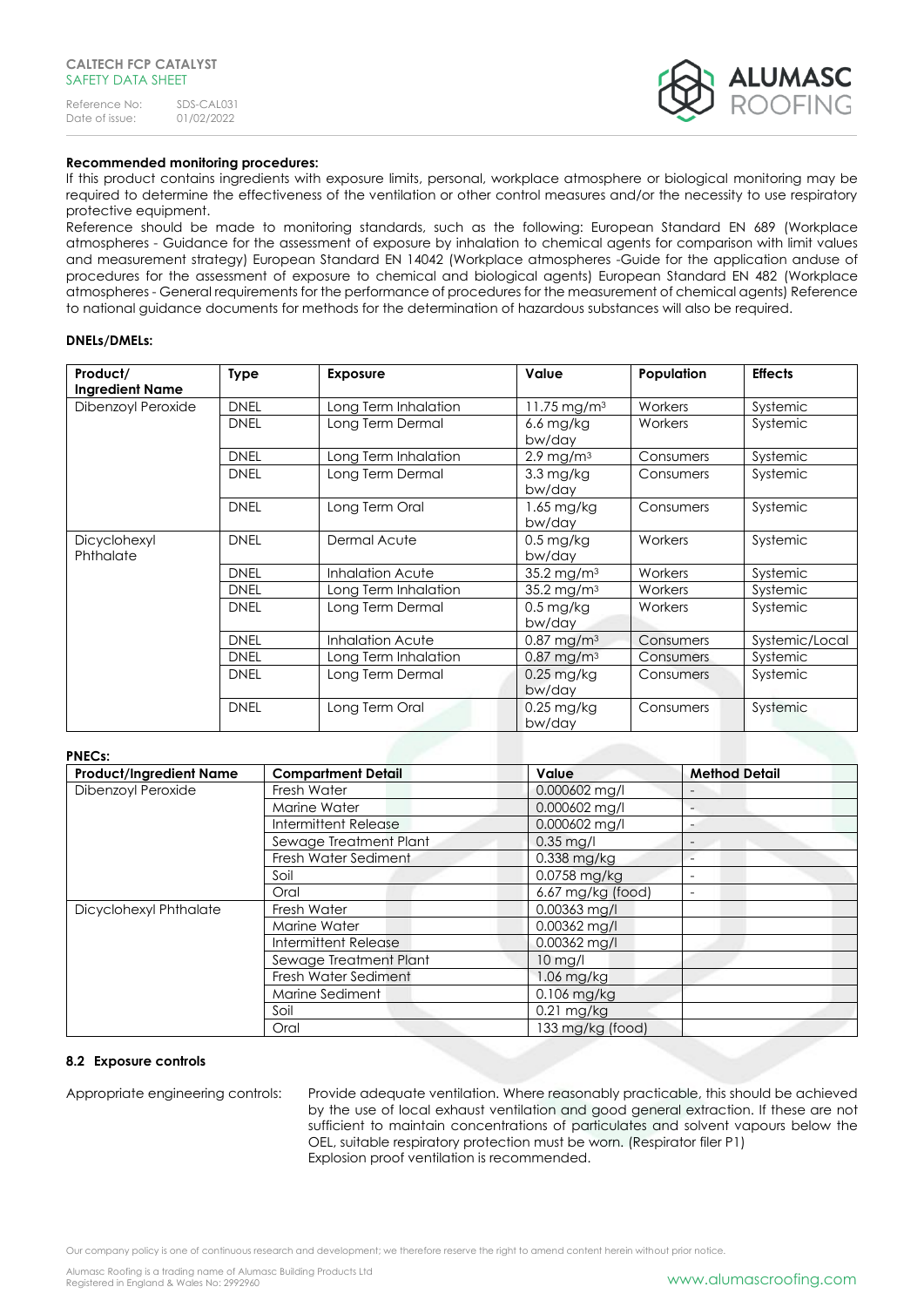## **CALTECH FCP CATALYST** SAFETY DATA SHEET

Reference No: SDS-CAL031<br>Date of issue: 01/02/2022 Date of issue:



| Personal protective equipment: | General protective and hygienic measures: Wash hands, forearms and face thoroughly<br>after handling chemical products, before eating, smoking and using the lavatory and<br>at the end of the working period. Appropriate techniques should be used to remove<br>potentially contaminated clothing. Wash contaminated clothing before reusing. Ensure<br>that eyewash stations and safety showers are close to the workstation location.                                                                                                                                                                                                                                                                                                                                                                                   |
|--------------------------------|-----------------------------------------------------------------------------------------------------------------------------------------------------------------------------------------------------------------------------------------------------------------------------------------------------------------------------------------------------------------------------------------------------------------------------------------------------------------------------------------------------------------------------------------------------------------------------------------------------------------------------------------------------------------------------------------------------------------------------------------------------------------------------------------------------------------------------|
| Respiratory protection:        | If workers are exposed to concentrations above the exposure limit, they must use<br>appropriate, certified respirators. Use a properly fitted, air-purifying or air-fed respirator<br>complying with an approved standard if a risk assessment indicates this is necessary.<br>Respirator selection must be based on known or anticipated exposure levels, the<br>hazards of the product and the safe working limits of the selected respirator.<br>Recommended: Respirator filer P1.                                                                                                                                                                                                                                                                                                                                       |
| Protection of hands:           | There is no one glove material or combination of materials that will give unlimited<br>resistance to any individual or combination of chemicals. The breakthrough time must<br>be greater than the end use time of the product. The instructions and information<br>provided by the glove manufacturer on use, storage, maintenance and replacement<br>must be followed.<br>Gloves should be replaced regularly and if there is any sign of damage to the glove<br>material. Always ensure that gloves are free from defects and that they are stored and<br>used correctly. The performance or effectiveness of the glove may be reduced by<br>physical/chemical damage and poor maintenance.<br>Barrier creams may help to protect the exposed areas of the skin but should not be<br>applied once exposure has occurred. |
| Material of gloves:            | For prolonged or repeated handling, use the following type of gloves:<br>Recommended: Neoprene or synthetic rubber.<br>The recommendation for the type or types of glove to use when handling this product<br>is based on information from the following source: EN 374-3 : 2003.<br>The user must check that the final choice of type of glove selected for handling this<br>product is the most appropriate and takes into account the particular conditions of<br>use, as included in the user's risk assessment.                                                                                                                                                                                                                                                                                                        |
| Eye protection:                | Safety glasses with side shields. (EN166)                                                                                                                                                                                                                                                                                                                                                                                                                                                                                                                                                                                                                                                                                                                                                                                   |
| Body protection:               | Personnel should wear antistatic clothing made of natural fibres or of high temperature-<br>resistant synthetic fibres. (EN 1149-1)                                                                                                                                                                                                                                                                                                                                                                                                                                                                                                                                                                                                                                                                                         |

## **9. PHYSICAL AND CHEMICAL PROPERTIES**

## **9.1 Information on basic physical and chemical properties**

| Appearance:                              |                                |
|------------------------------------------|--------------------------------|
| Form:                                    | Free flowing powder.           |
| Colour:                                  | White.                         |
| Odour:                                   | Faint.                         |
| Odour threshold:                         | Not available.                 |
| pH-value:                                | Not applicable.                |
| Change in condition:                     |                                |
| Melting point/Melting range:             | Not available.                 |
| Initial boiling point/boiling range:     | Decomposes.                    |
| Flash point:                             | Not applicable.                |
| Evaporation rate:                        | Not available.                 |
| Flammability (solid, gaseous):           | Not available.                 |
| Critical values for explosion:           |                                |
| Lower:                                   | Not available.                 |
| Upper:                                   | Not available.                 |
| Vapour pressure at 20°C:                 | Not available.                 |
| Vapour density:                          | Not applicable.                |
| Relative density:                        | $1.23g/cm3$ (20 $^{\circ}$ C). |
| Solubility in / miscibility with water:  | Insoluble in water.            |
| Partition coefficient (n-octanol/water): | Not available.                 |
| Auto Ignition temperature:               | Not available.                 |
| Decomposition temperature:               | Not available.                 |
|                                          |                                |
|                                          |                                |
| Viscosity:                               | Not applicable.                |

Our company policy is one of continuous research and development; we therefore reserve the right to amend content herein without prior notice.

Alumasc Roofing is a trading name of Alumasc Building Products Ltd<br>Registered in England & Wales No: 2992960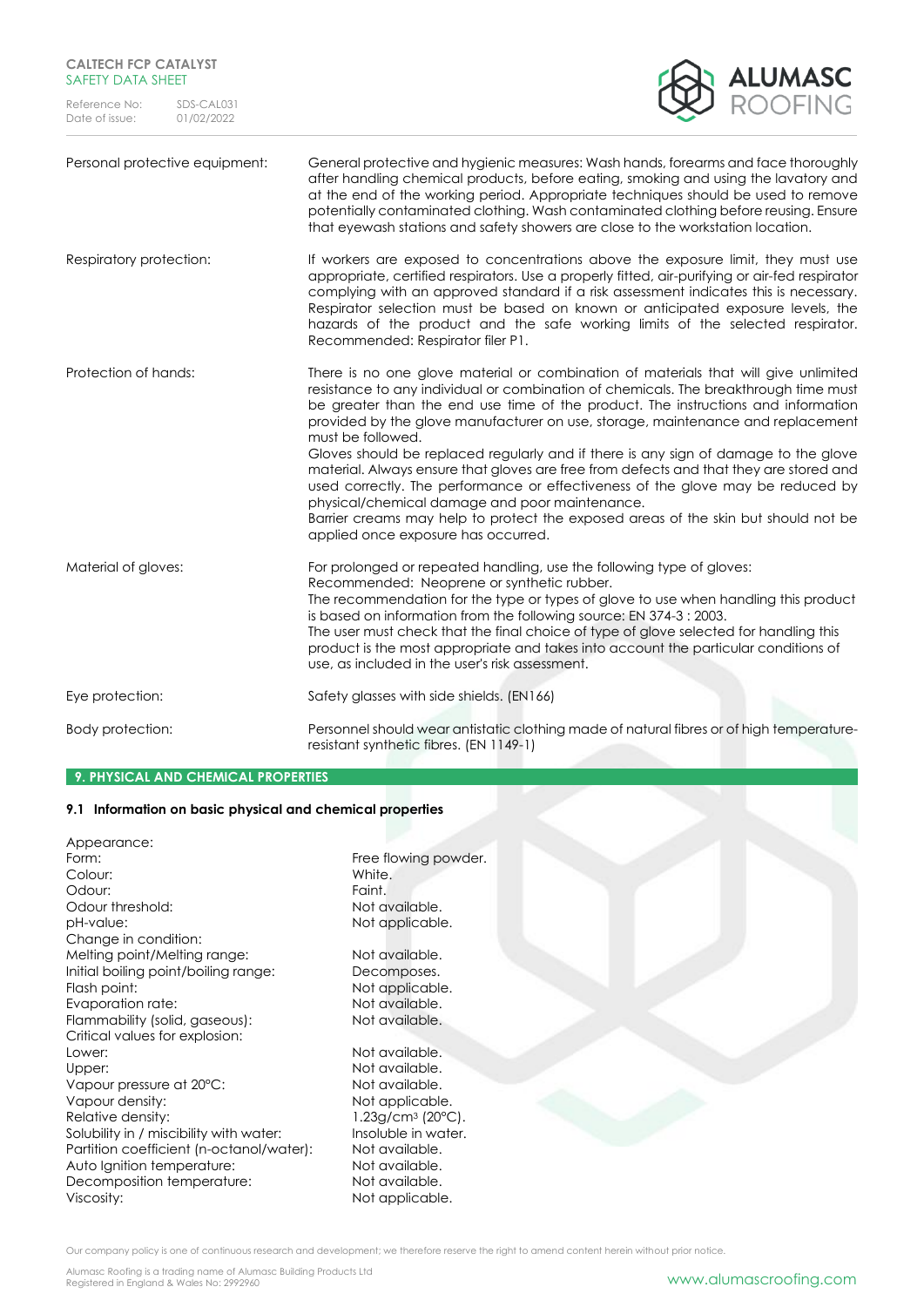### **CALTECH FCP CATALYST** SAFETY DATA SHEET

Reference No: SDS-CAL031<br>Date of issue: 01/02/2022 Date of issue:

Explosive properties: Not available. Oxidising properties: Not available. SADT: 55°C Active oxygen content: 3.3% Peroxide content: 48-55%

### **9.2 Other information**

No additional information.

## **10. STABILITY AND REACTIVITY**

### **10.1 Reactivity**

No specific test data related to reactivity available for this product or its ingredients.

#### **10.2 Chemical stability**

SADT - (Self accelerating decomposition temperature) is the lowest temperature at which self- accelerating decomposition may occur with a substance in the packaging as used in transport.

A dangerous self-accelerating decomposition reaction and, under certain circumstances, explosion or fire can be caused by thermal decomposition at and above the following temperature: 55 °C.

Contact with incompatible substances can cause decomposition at or below the SADT 55 °C.

#### **10.3 Possibility of hazardous reactions**

Under normal conditions of storage and use, hazardous reactions will not occur.

#### **10.4 Conditions to avoid**

To maintain quality store in original closed container below: 25 °C. Avoid shock and friction. Confinement must be avoided. Do not allow to dry out. Explosive when dry.

#### **10.5 Incompatible materials**

Avoid contact with rust, iron and Copper. Contact with incompatible materials such as acids, alkalis, heavy metals and reducing agents will result in hazardous decomposition. Do not mix with peroxide accelerators. Use only Stainless steel 316, PP, polyethylene or glass-lined equipment.

#### **10.6 Hazardous decomposition products**

Under normal conditions of storage and use, hazardous decomposition products should not be produced. If involved in a fire, toxic gases including CO, CO2, smoke, benzoic acid, benzene can be generated.

#### **Other information:**

Emergency procedures will vary depending on conditions. The customer must have an emergency response plan in place.

#### **11. TOXICOLOGICAL INFORMATION**

#### **11.1 Information on toxicological effects**

There are no data available on the mixture itself.

### **Acute Toxicity:**

| ASSIS ISAISII Y.               |                 |                |                            |          |
|--------------------------------|-----------------|----------------|----------------------------|----------|
| <b>Product/Ingredient Name</b> | Result          | <b>Species</b> | Dose                       | Exposure |
| Dibenzoyl Peroxide             | LC50 Oral       | Rat            | >5000 mg/kg                |          |
|                                | LC50 Inhalation | Rat            | $>24300$ mg/m <sup>3</sup> |          |
|                                |                 |                | (dust)                     |          |
| Dicyclohexyl Phthalate         | LD50 Oral       | Rat            | $>$ 2000 mg/kg             |          |
|                                | LD50 Dermal     | Rat            | >2000 mg/kg                |          |

| Conclusion/Summary:       | Not available. |
|---------------------------|----------------|
| Acute toxicity estimates: | Not available  |

Our company policy is one of continuous research and development; we therefore reserve the right to amend content herein without prior notice.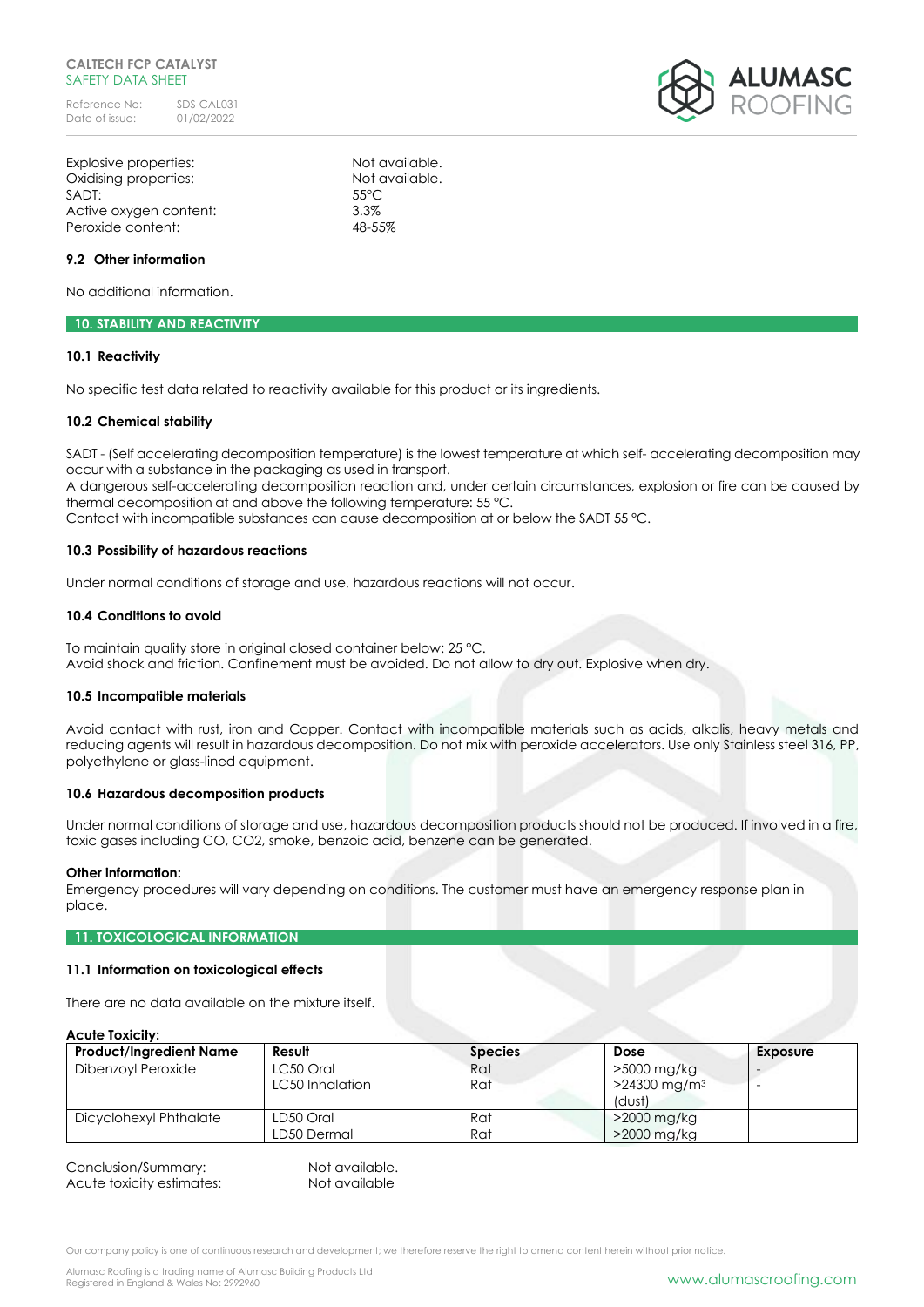### **CALTECH FCP CATALYST** SAFFTY DATA SHFFT

Reference No: SDS-CAL031<br>Date of issue: 01/02/2022 Date of issue:



# **Irritation/Corrosion:**

| Product/Inaredient Name | Result                   | <b>Species</b> | Score | Exposure | Observation |
|-------------------------|--------------------------|----------------|-------|----------|-------------|
| Dibenzoyl Peroxide      | Minimally Irritating Eye | Rabbit         |       |          |             |
|                         | Irritate                 |                |       |          |             |
| Dicyclohexyl Phthalate  | Non-Irritatina           |                |       |          |             |

Conclusion/Summary: Not available.

#### **Sensitisation:**

| <b>Product/Ingredient Name</b> | Route of exposure | <b>Species</b>      | Result                  |
|--------------------------------|-------------------|---------------------|-------------------------|
| Peroxide<br>Dibenzovi          | Skin              |                     | $\cdots$<br>Sensitisina |
| Dicyclohexyl Phthalate         | Skin              | Mouse (LLNA<br>test | $\cdots$<br>Sensitisina |

### Conclusion/Summary: Skin: Sensitising.

Respiratory: Not available.

## **Mutagenicity:**

| <b>Product/Ingredient Name</b> | Test | Experiment           | Result          |
|--------------------------------|------|----------------------|-----------------|
| Dibenzovl Peroxide             |      |                      | <b>Neaative</b> |
| Dicyclohexyl Phthalate         |      | Experiment: In Vitro | <b>Neaative</b> |

Conclusion/Summary: Based on available data, the classification criteria are not met.

## **Carcinogencity/Chronic Toxicity:**

| <b>Product/Ingredient Name</b> | Result               | <b>Species</b> | Dose          | <b>Exposure</b>    |
|--------------------------------|----------------------|----------------|---------------|--------------------|
| Dibenzoyl Peroxide             | No Observed Adverse  | <b>1</b>       | 1000mg/kg/day | 29 days            |
|                                | Effect Level (NOAEL) |                |               |                    |
|                                | No Observed Adverse  |                | 500mg/kg/day  |                    |
|                                | Effect Level (NOAEL) |                | (Oral)        |                    |
| Dicyclohexyl Phthalate         | No Observed Adverse  | Rat            | 50mg/kg/day   | Subchronic 90 days |
|                                | Effect Level (NOAEL) |                | (Oral)        |                    |

### **Development Toxicity:**

| <b>Product/Ingredient Name</b> | Result                      | Species | Dose         | Exposure |
|--------------------------------|-----------------------------|---------|--------------|----------|
| Dicyclohexyl Phthalate         | No Observed Adverse         | Rat     | 250mg/kg/day |          |
|                                | <b>Effect Level (NOAEL)</b> |         | 'Oral)       |          |

### **Fertility:**

| .                       |                             |                |                 |          |  |
|-------------------------|-----------------------------|----------------|-----------------|----------|--|
| Product/Inaredient Name | Result                      | <b>Species</b> | <b>Dose</b>     | Exposure |  |
| Dicyclohexyl Phthalate  | No Observed Adverse         | Rat            | 16-21 mg/kg/day |          |  |
|                         | <b>Effect Level (NOAEL)</b> |                | (Oral)          |          |  |

## **Specific target organ toxicity (single exposure):**

Not available.

**Specific target organ toxicity (repeated exposure):** Not available.

## **Aspiration hazard:**

Not available.

## **12. ECOLOGICAL INFORMATION**

### **12.1 Toxicity**

There is no data available on the mixture itself. Do not allow to enter drains or watercourses.

| <b>Product/Ingredient Name</b> | Result                | <b>Species</b>              | Exposure                 |
|--------------------------------|-----------------------|-----------------------------|--------------------------|
| Dibenzoyl Peroxide             | LC50 408 to 0.06 mg/l | Fish                        | 96 hours                 |
|                                | EC50 0.11 mg/l        | Daphnia Magna               | 48 hours                 |
|                                | EC50 100 to 0.06 mg/l | Algae                       | 72 hours                 |
|                                | EC50 35 mg/l          | Activate Sludge Respiration | $\overline{\phantom{a}}$ |
|                                |                       | Inhibition Test             |                          |

Our company policy is one of continuous research and development; we therefore reserve the right to amend content herein without prior notice.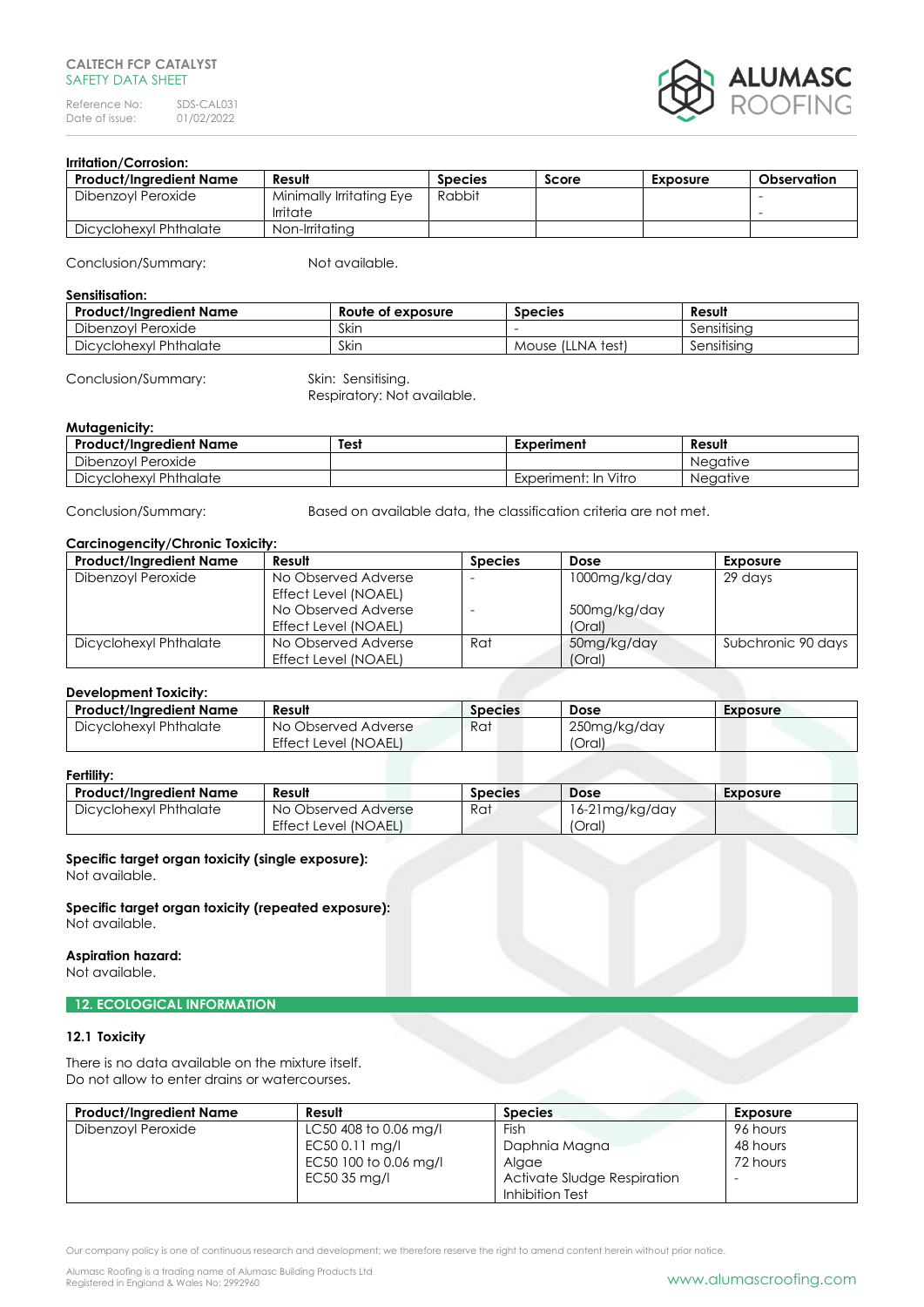## **CALTECH FCP CATALYST** SAFFTY DATA SHFFT

Reference No: SDS-CAL031<br>Date of issue: 01/02/2022 Date of issue:



| Dicyclohexyl Phthalate | $LC50 > 2$ mg/l | Oryzias Latipes                | 96 hours |
|------------------------|-----------------|--------------------------------|----------|
|                        | $EC50 > 2$ mg/l | Daphnia Magna                  | 48 hours |
|                        | $EC50 > 2$ mg/l | Pseudokirchneriella Subcaptica | 3 days   |
|                        | NOEC >100 mg/l  | Activated Sludge               | 3 hours  |

Conclusion/Summary: Based on available data, the classification criteria are not met.

## **12.2 Persistence and degradability**

| Product/Ingredient Name | Aauatic half-life               | <b>Photolysis</b> | <b>Biodearadability</b>  |
|-------------------------|---------------------------------|-------------------|--------------------------|
| Dibenzovl Peroxide      | 2.4 hours at 50 $\rm ^{\circ}C$ |                   | Inherently Biodearadable |
| Dicyclohexyl Phthalate  |                                 |                   | Readily                  |

### **12.3 Bio accumulative potential**

| <b>Product/Ingredient Name</b> | LoaPow | <b>BCF</b>         | Potential |
|--------------------------------|--------|--------------------|-----------|
| Dibenzovl<br>Peroxide          |        | .66.c              |           |
| Dicyclohexyl Phthalate         | 4.82   | O E<br>(estimated) |           |

## **12.4 Mobility in soil**

Not available.

## **12.5 Results of PBT and vPvB assessment**

Not available.

## **12.6 Other adverse effects**

Very toxic to aquatic organisms. May cause long-term adverse effects in the aquatic environment.

# **13. DISPOSAL CONSIDERATIONS**

## **13.1Waste treatment methods**

| Recommendation:          | The generation of waste should be avoided or minimised wherever possible. Disposal<br>of this product, solutions and any by-products should at all times comply with the<br>requirements of environmental protection and waste disposal legislation and any<br>regional local authority requirements. Dispose of surplus and non-recyclable products<br>via a licensed waste disposal contractor. Waste should not be disposed of untreated<br>to the sewer unless fully compliant with the requirements of all authorities with<br>jurisdiction. |
|--------------------------|---------------------------------------------------------------------------------------------------------------------------------------------------------------------------------------------------------------------------------------------------------------------------------------------------------------------------------------------------------------------------------------------------------------------------------------------------------------------------------------------------------------------------------------------------|
| Hazardous Waste:         | Yes                                                                                                                                                                                                                                                                                                                                                                                                                                                                                                                                               |
| Disposal considerations: | Do not allow to enter drains or watercourses.<br>Dispose of according to all federal, state and local applicable regulations.<br>If this product is mixed with other wastes, the original waste product code may no<br>longer apply and the appropriate code should be assigned. For further information,<br>contact your local waste authority.                                                                                                                                                                                                  |

European Waste catalogue (EWC): 16 09 03\* Peroxides

# **14. TRANSPORT INFORMATION**

|                              | ADR/RID                                                 | <b>IMDG</b>                                             | <b>IATA</b>                                             |
|------------------------------|---------------------------------------------------------|---------------------------------------------------------|---------------------------------------------------------|
| 14.1 UN number               | <b>UN 3106</b>                                          | <b>UN 3106</b>                                          | <b>UN 3106</b>                                          |
| 14.2 UN proper shipping name | Organic Peroxide, Type D,<br>Solid (Dibenzoyl Peroxide) | Organic Peroxide, Type D,<br>Solid (Dibenzoyl Peroxide) | Organic Peroxide, Type D,<br>Solid (Dibenzoyl Peroxide) |
| 14.3 Transport class(es)     | 5.2 Organic Peroxide<br><b>ORGANIC PEROXIDE</b>         | 5.2 Organic Peroxide<br>炒<br><b>ORGANIC PEROXIDE</b>    | 5.2 Organic Peroxide<br>业<br><b>ORGANIC PEROXIDE</b>    |

Our company policy is one of continuous research and development; we therefore reserve the right to amend content herein without prior notice.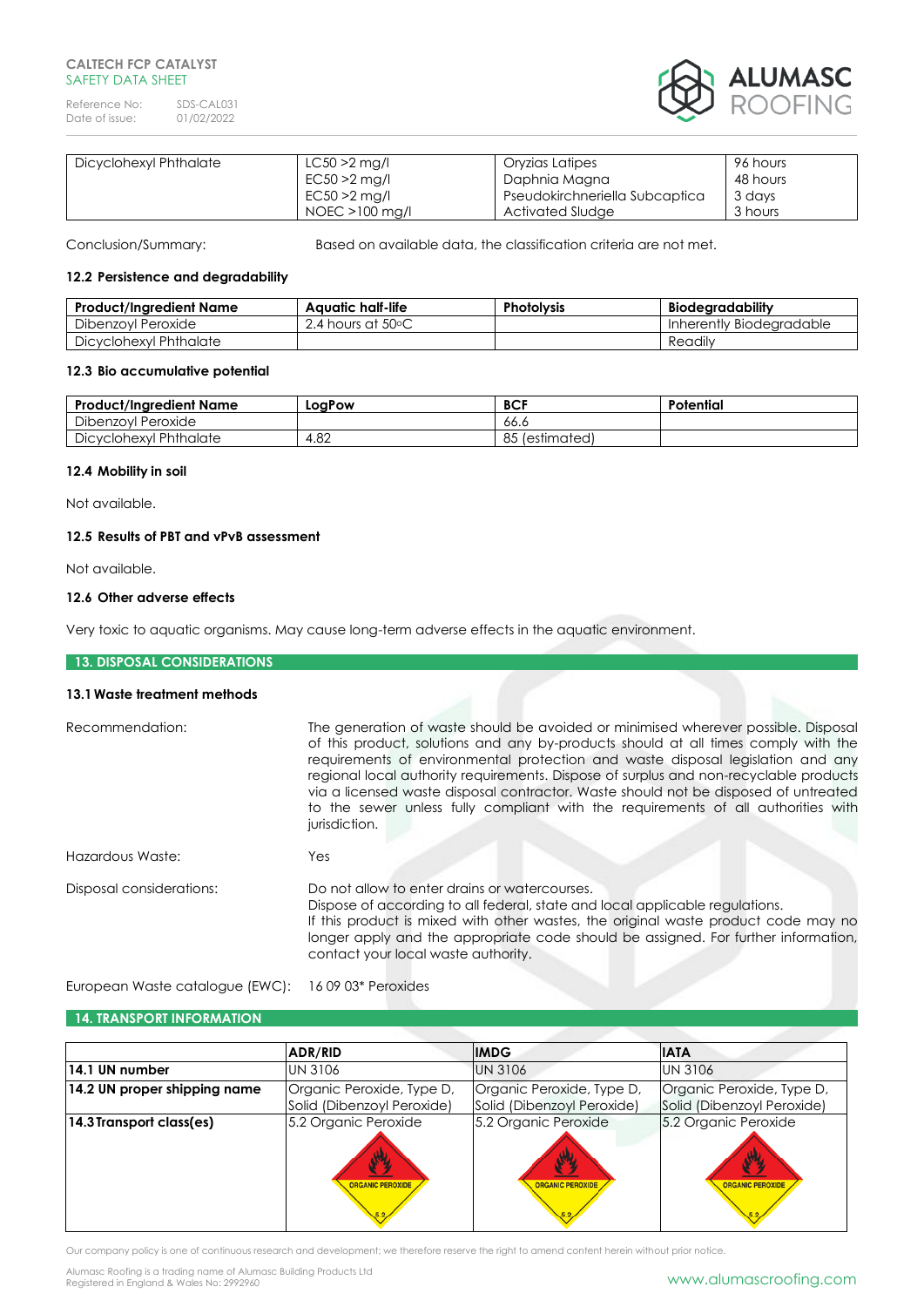### **CALTECH FCP CATALYST** SAFFTY DATA SHFFT

Reference No: SDS-CAL031<br>Date of issue: 01/02/2022 Date of issue:



| 14.4 Packing group           |     |     |     |
|------------------------------|-----|-----|-----|
| 14.5 Environmental hazards   | Yes | Yes | Yes |
| 14.6 Tunnel restriction code |     |     |     |

Marine pollutant: Yes.

#### **14.7 Special precautions for user**

Transport within user's premises: always transport in closed containers that are upright and secure. Ensure that persons transporting the product know what to do in the event of an accident or spillage.

## **15. REGULATORY INFORMATION**

#### **15.1 Safety, health and environmental regulations/legislation specific for the substance or mixture**

The information contained in this safety data sheet does not constitute the user's own assessment of workplace risks, as required by other health and safety legislation. The provisions of the national health and safety at work regulations apply to the use of this product at work.

CN Code: 2916 32 00. EU regulation (EC) 1907/2006 (REACH). Annex XIV – List of substances subject to authorization. Annex XIV - None of the components are listed. Substances of very high concern - None of the components are listed. Annex XVII – Restrictions on the manufacture, placing on the market and use of certain dangerous substances, mixtures and articles - Not applicable. Other EU Regulations: VOC for Ready-for-use mixture - Not applicable. Europe inventory - All components are listed or exempted. National regulations.

### **15.2 Chemical safety assessment**

This product contains substances for which Chemical Safety Assessments are still required.

#### **16. OTHER INFORMATION**

Indicates information that has changed from previously issued version.

### **Composition/information on ingredients:**

Hazards identification. Ecological information.

#### **Abbreviations and acronyms:**

| ATE:           | Acute Toxicity Estimate.                                                            |
|----------------|-------------------------------------------------------------------------------------|
| CLP:           | Classification, Labelling and Packaging Regulation [Regulation (EC) No. 1272/2008]. |
| DMEL:          | Derived Minimal Effect Level.                                                       |
| DNEL:          | Derived No Effect Level.                                                            |
| EUH statement: | <b>CLP-specific Hazard Statement.</b>                                               |
| PBT:           | Persistent, Bioaccumulative and Toxic.                                              |
| PNEC:          | Predicted No Effect Concentration.                                                  |
| RRN:           | <b>REACH Registration Number.</b>                                                   |
| $vPvB$ :       | Very Persistent and Very Bioaccumulative.                                           |

#### **Procedure used to derive the classification according to regulation (EC) 1272/2008 [CLP/GHS]**:

| Classification          | Justification      |
|-------------------------|--------------------|
| Org Perox D, H242       | Test Data          |
| Eye Irrit, 2, H319      | Calculation method |
| Skin Sens. 1, H317      | Calculation method |
| Aquatic Acute 1, H400   | Calculation method |
| Aquatic Chronic 1, H410 | Calculation method |
| Repro 2, H316           | Calculation method |